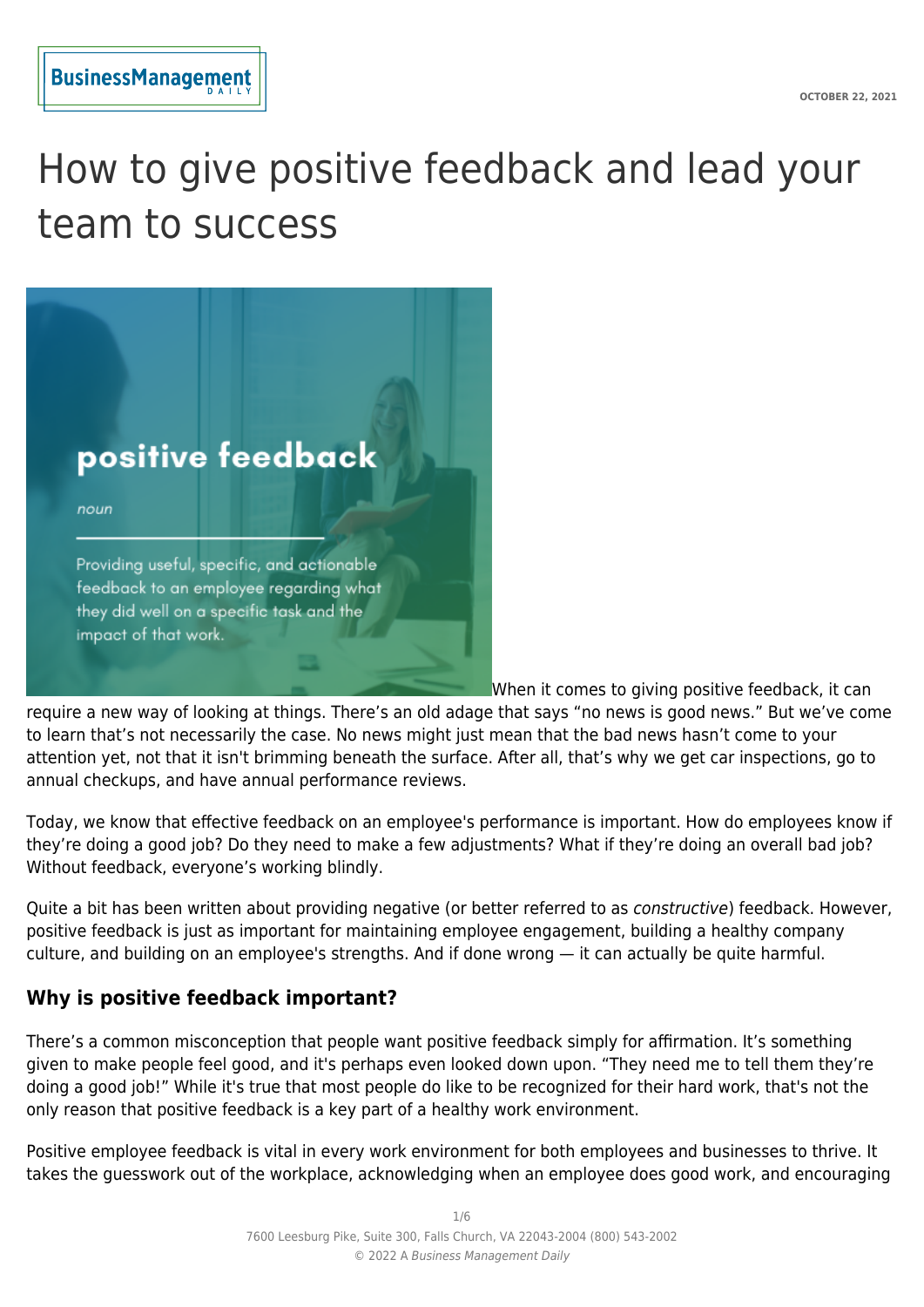them to do more of it.

Giving constructive feedback is good too, but it's not enough to just alter behaviors that aren't going well, you also need to reinforce things that are to get the most out of your team. Otherwise, they'll be left to keep guessing whether they're doing a good job or not and may stray even further from the right path.

Imagine that you're a project manager, and you've been using the same process since you started. However, for this new project, you make some process improvements that you think will smooth out some pain points you identified. The project goes on, is finished, and you hear nothing out of the ordinary. Should you keep implementing the new way or go back to the old way? Great question. If you want an employee to keep replicating good behaviors, you must tell them.

# **What is positive feedback?**

Before we continue, it's important to establish what we mean by positive feedback. For the sake of this exercise, I'd like to define positive feedback as "Providing useful, specific, and actionable feedback to an employee regarding what they did well on a specific task and the impact of that work."

To better define this, let's look at two examples.

### **Example 1:**

Picture yourself coming into a check-in with your boss. "You're doing a great job!" they say "You're a really valuable member of the team!"

This might be heartwarming to hear (perhaps), but it's not exactly helpful. Based on our definition here, this is not positive feedback. They're words of affirmation, yes, but they're not useful, specific, or actionable.

#### **Example 2:**

Picture yourself coming into the same meeting with your boss. As you're going over your notes, they say "You're really doing a great job managing this project right now. Your excellent attention to detail has kept things moving quickly and you managed to catch a few errors that could have pushed back our timeline if not addressed quickly."

That's positive feedback. The employee understands what they did well and can replicate it. Even better, they know why it's important. If they didn't catch those errors early, the whole timeline for the project could have been impacted. Better keep doing a detailed review early on in the process.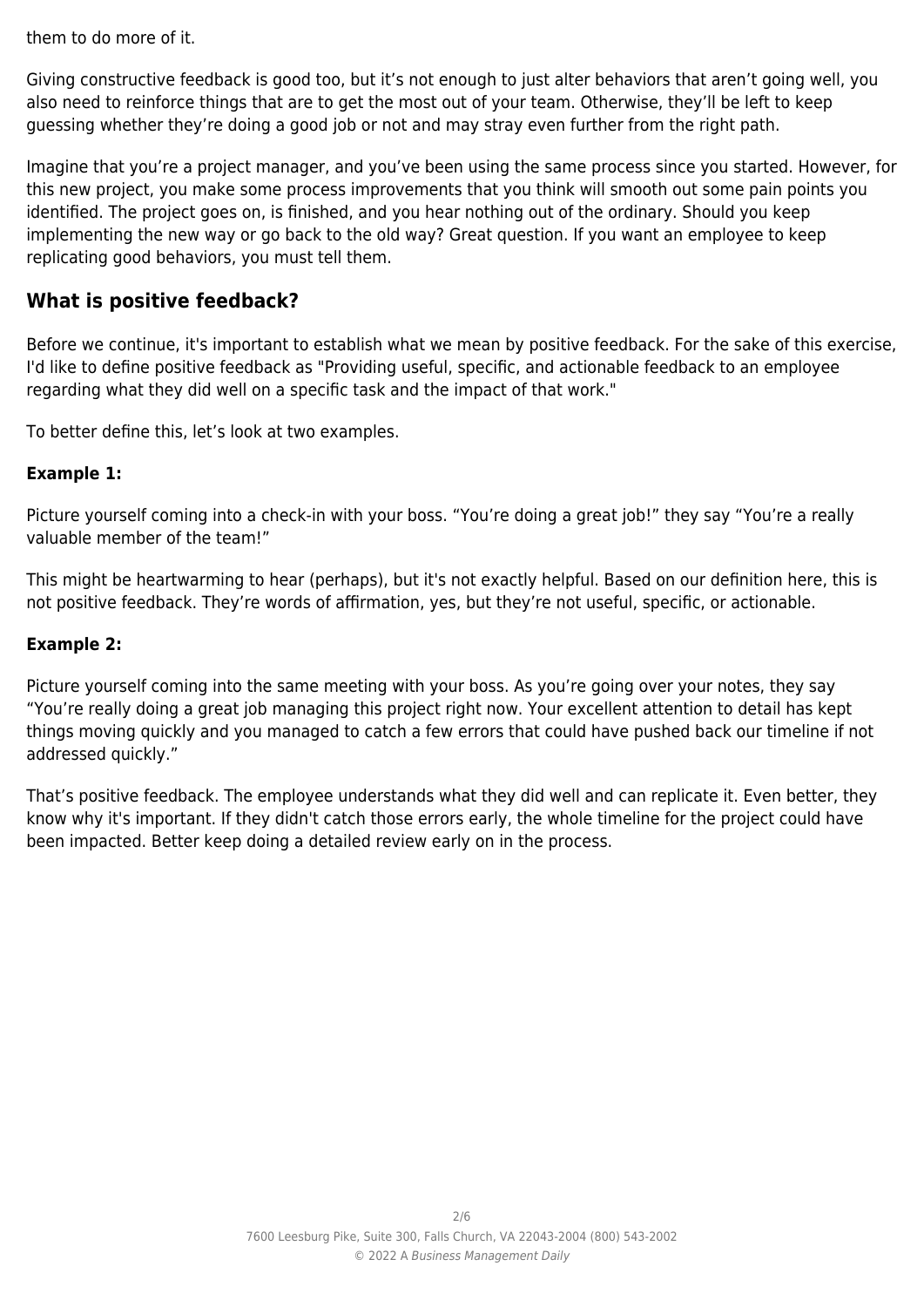

"YOU'RE REALLY DOING A GREAT JOB **MANAGING THIS PROJECT RIGHT NOW. YOUR EXCELLENT COMMUNICATION SKILLS AND ATTENTION TO DETAIL HAVE KEPT** THINGS MOVING OUICKLY AND CAUGHT A **FEW ERRORS THAT MIGHT HAVE BEEN MISSED OTHERWISE."** 

# **How to deliver positive feedback**

It's pretty simple, but when done poorly, it can actually be more harmful than good.

#### **Be specific**

The key to positive feedback is to make it specific and actionable. In the first example given, simply expressing that an employee is doing a great job and is a valued team member is great for a holiday card, but not useful as actionable feedback.

In the other example, we talked about how they performed well on a specific project. Even better, it tells them how they did well — their attention to detail was valuable. Why? It kept things moving quickly and helped catch errors that could have delayed the project.

Excellent. This employee now understands what to keep doing. In a formal review, you could even go a step further and have more tangible examples.

"The way you sent weekly updates on the project status to the whole team ensured all the key stakeholders stayed up to date on changes to deadlines and anything that needed quick approval."

"Because of your attention to detail when reviewing the proposal before it went out, we were able to catch a few mistakes where updates weren't made to the final document before it was sent out to the client."

Those are specific and actionable examples of feedback an employee can now take and apply to future work.

#### **Be genuine**

People are better at reading you than you probably realize. That's why it's vital that when you give positive feedback, it's genuine. When you're being honest, your body language is going to reinforce your words. We've all heard someone say something positive before, while their tone and body language are telling us a completely different message.

If you don't have something positive to say, then don't pretend. It'll be obvious and leave everyone feeling worse afterward.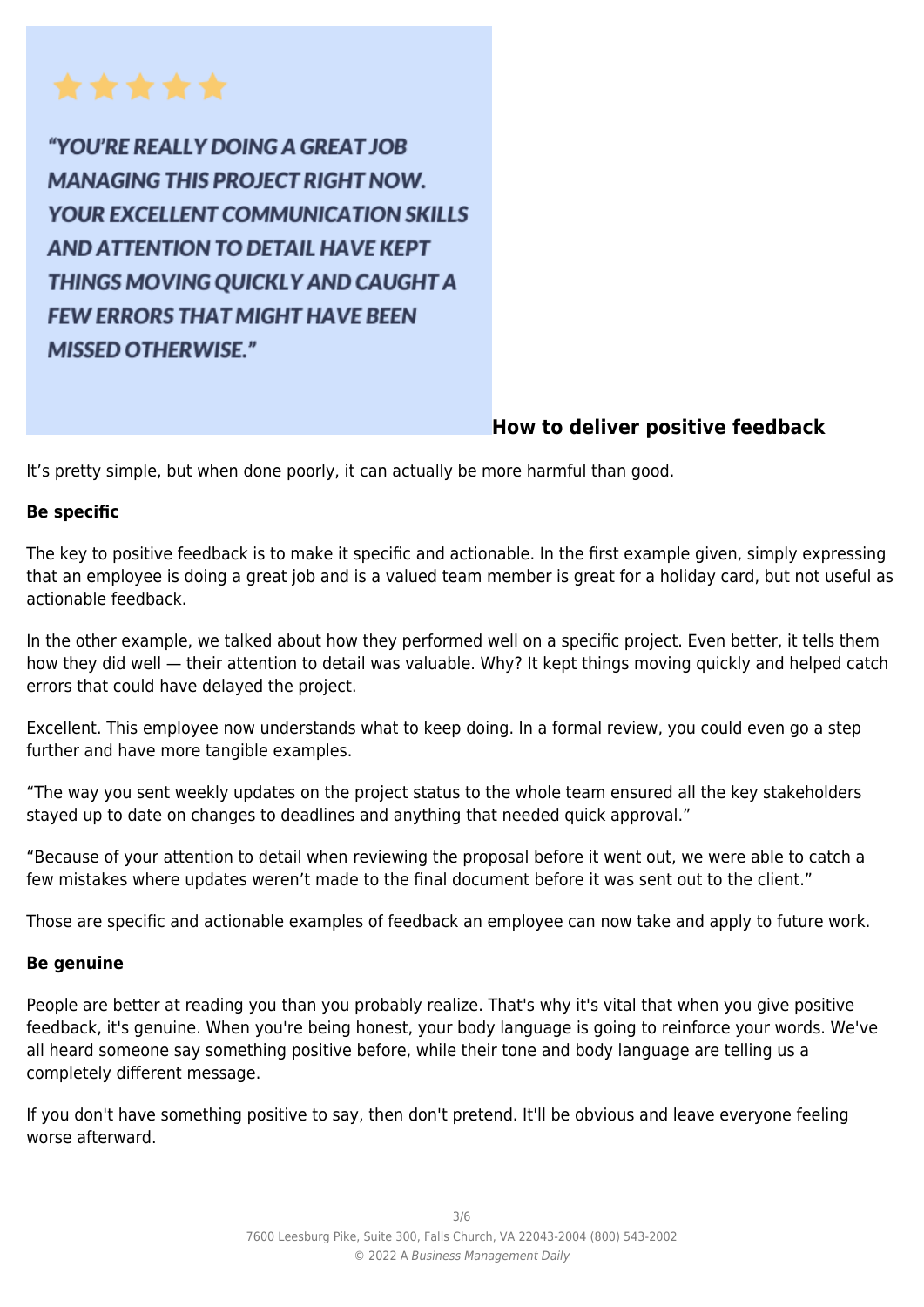#### **Do it one-on-one**

Feedback is sensitive, even when it's good. Congratulating someone for hitting a milestone in front of the whole team is probably fine in most cases, but feedback is personal. You want to leave room for more discussion. Maybe they want to ask for additional insights or talk about a specific aspect of the project or your feedback. This is better suited for a one-on-one than in a team meeting or group setting.

Additionally, giving feedback in front of a group, even a small one, can make the subject self-conscious and uncomfortable. Many people don't like such high-profile recognition. It even could make other team members jealous or self-conscious. Why didn't I get any positive feedback for putting in extra effort too?

#### **Don't use the feedback sandwich**

We're all familiar with the feedback sandwich, and for a long time, managers thought it was the best option. Slap the negative feedback in between two positive comments and it'll soften the blow. But it's really not the best way to achieve your goal.

- 1. The sandwich feels contrived. Just about everyone is familiar with this now, when someone sees it, they know what to expect. It cheapens the positive feedback, you're giving it because you have to follow the method, not because you want to. It's nearly impossible for it to sound genuine in this case.
- 2. It cheapens both the positive feedback and constructive criticism. The value of the positive feedback gets lost in the sandwich. However, it also can distract from and lighten the constrictive criticism. Critical feedback should be delivered confidently, not hidden within the layers of a sandwich so you can barely taste it.

That doesn't mean that you can never do both. It's perfectly reasonable to discuss the positives and negatives of a particular project and an employee's performance during it. However, be sure it doesn't contrived and that you give both positive feedback and constructive feedback the time and attention they deserve individually.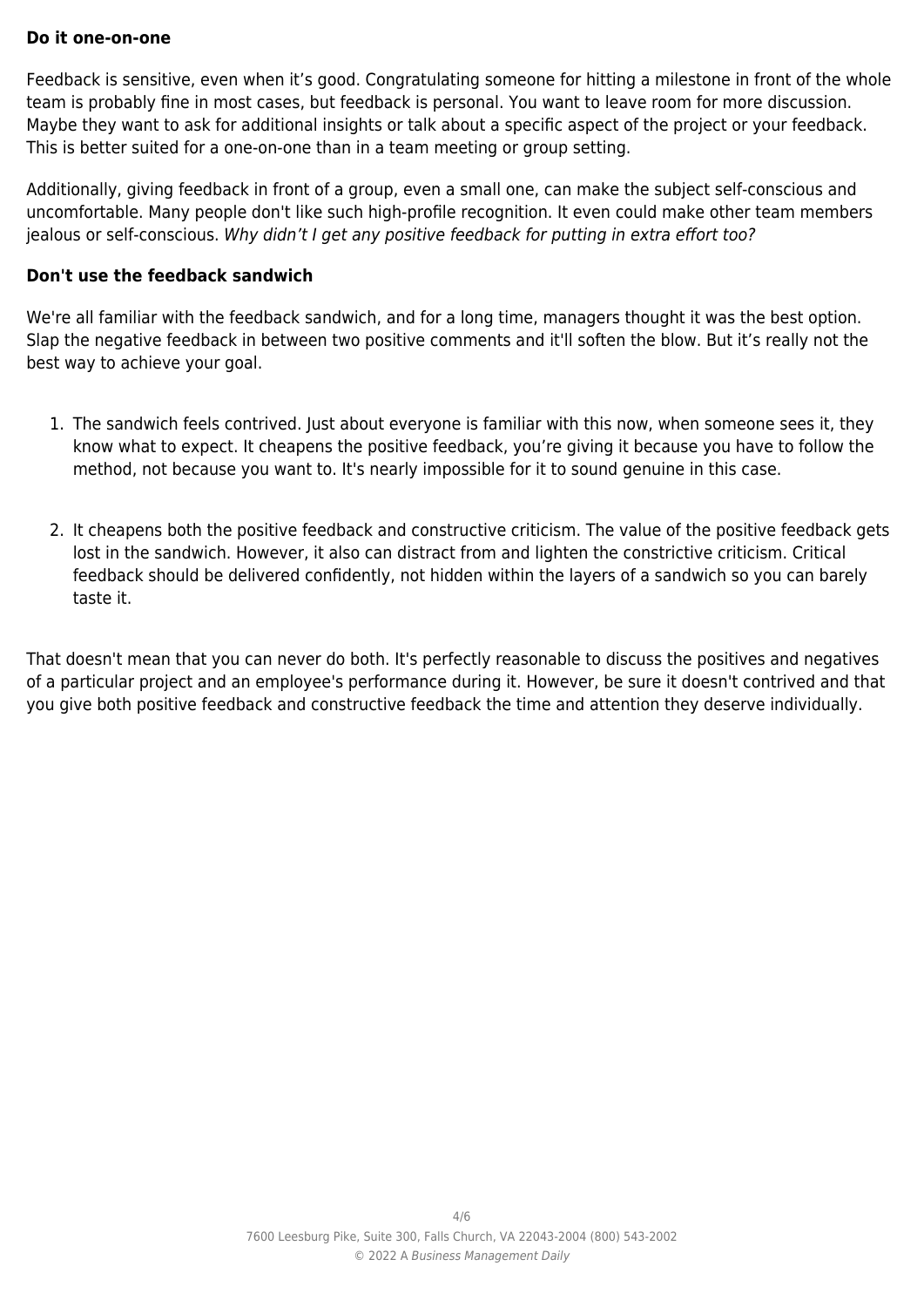

#### **When positive feedback can go wrong**

It may sound counterintuitive that positive feedback can be bad, but bear with me. When positive feedback is too general and shallow, it can come off as fake and contrived.

"You're doing great, Sue!" doesn't feel so authentic. Even worse, it can feel sarcastic or forced. How am I doing great? Did they really mean that? Maybe they weren't happy with my performance on this project? What am I doing great on?

Additionally, an employee could easily misinterpret something so general. Maybe they think you meant they're doing great on something that you actually think they could improve on. Oops. Or maybe they think that you're not really invested in them and their work. After all, you couldn't take a few moments to explain why they're doing great?

With specific and detailed feedback, you take the guessing game out and make the feedback appear authentic — because it probably is authentic.

## **When to give positive feedback**

What time is appropriate for giving positive feedback will vary from team to team and organization to organization, but there are a few general guidelines.

- 1. **Give positive feedback as frequently as it feels authentic.** Don't force yourself to say something positive if you don't mean it. If an employee is doing great work, let them know.
- 2. **Don't go overboard.** If you give positive feedback 4 times a day, or in every email, it might start to lose its effectiveness. It's no longer special and it's hard to know which bit of feedback was most valuable and that they should remember.
- 3. **Don't do it too infrequently.** After all, the purpose of positive feedback is to help someone learn what they're doing well and what they should keep doing. If you save it for an annual review, that's probably too late. You've let a year go by without giving much direction.
- 4. **Do so in a timely manner.** Reinforcing positive behavior isn't helpful months after the fact. Provide positive feedback while it's still fresh.